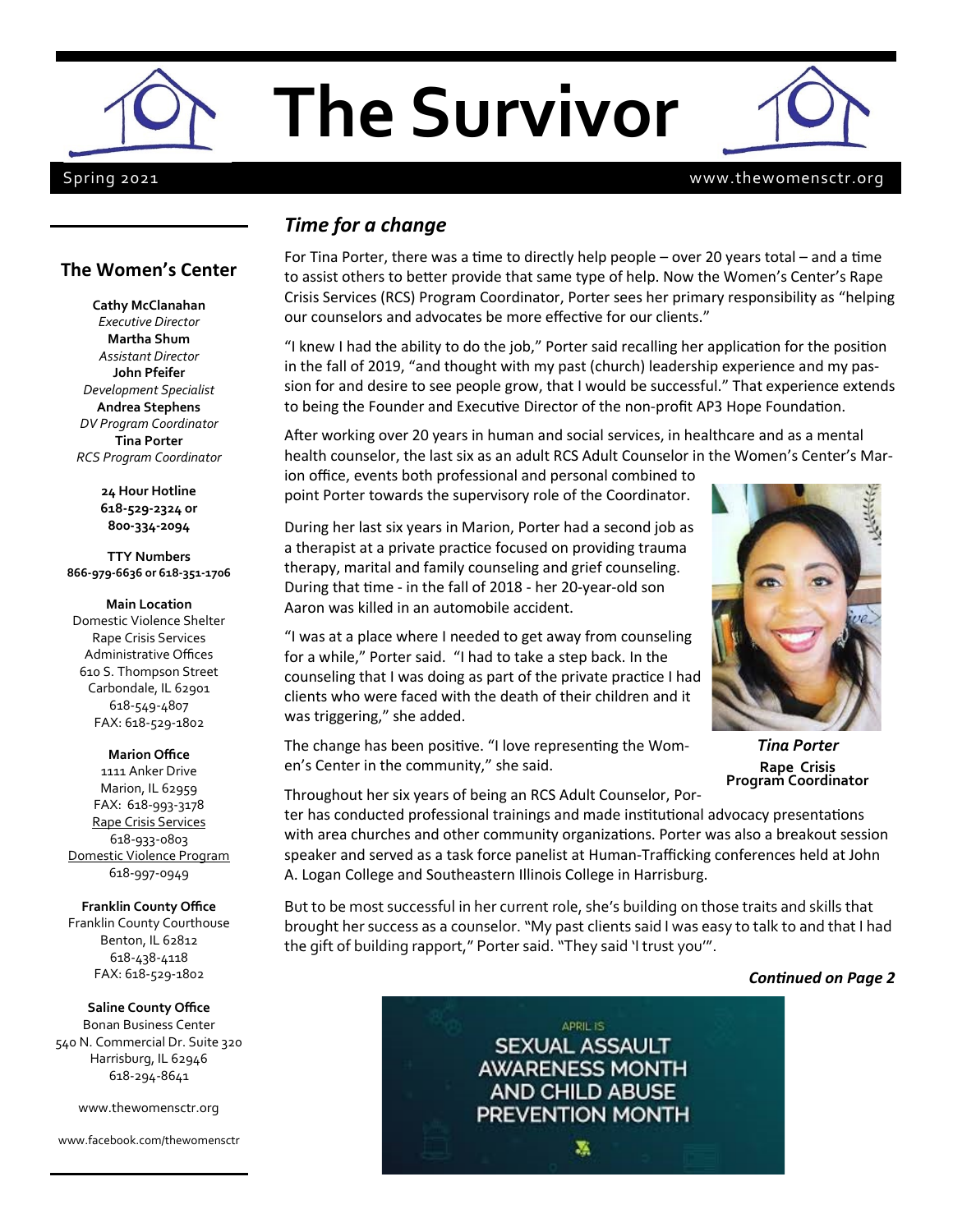#### *Time for a change. . . Continued from front cover*

Cultivating trust with her 11-person staff is critical as she teaches and trains them to build rapport and earn the trust of each of their clients; as she works with them to have many of the successful outcomes that she had as a counselor.

Among those successes was Porter's work with rape victims referred by the Vienna Correctional Center and the Shawnee Correctional Facility. "I remember someone who was gang-raped in prison and was refereed to me. They were being treated for PTSD due to the trauma, but over the course of our sessions he achieved all of his service goal plans which helped him recover."

She regularly saw clients referred through the Prison Rape Elimination Act – a mandate that requires prisoners who are raped while in prison be directed to a neighboring Rape Crises Center. The Women's Center is the only center that qualifies in Franklin, Gallatin, Jackson, Johnson, Perry, Saline, Union and Williamson counties.

Porter smiled as she spoke of group counseling session that involved seven female sexual assault survivors that met regularly for nine months. "It's so rare for group sessions to work with sexual assault survivors for so many reasons," Porter said, "but that group just worked."

Porter spoke at length about emergency "go-outs". "Hospitals are required to call us as they begin treatment of a sexual assault survivor,": Porter said, "and we meet them there regardless of the time of day or night."

**CONSVRC** 

# **Sexual Assault Awareness Month**

She rejected the premise of a question to describe a "typical" emergency go-out, saying that there was no such thing. "Every situation is so different," Porter said, and although saying that the average amount of time spent with the victim is four to six hours, some are much longer. "We walk them through their medical and legal options," she said, "and more often than not it is just the counselor and the victim."

"Sometime a doctor will come in and say 'Now we're going to do this', Porter said, "but that's not the way it is; that's why we're there. It's always the client who gets to make that determination, and we let them take the time they need to make those choices."

"A counselor or advocate's first responsibility is to make sure – given the victim's trauma – that they are comfortable being in control," Porter said. "We emphasize that they have the right to choose what they want."

Although there is no "typical" go out, Porter stressed that the path that guides a Women's Center counselor is always the same. "We always take the path of empowerment."

**Sexual Assault Awareness Month We Can Build Safe Online** paces

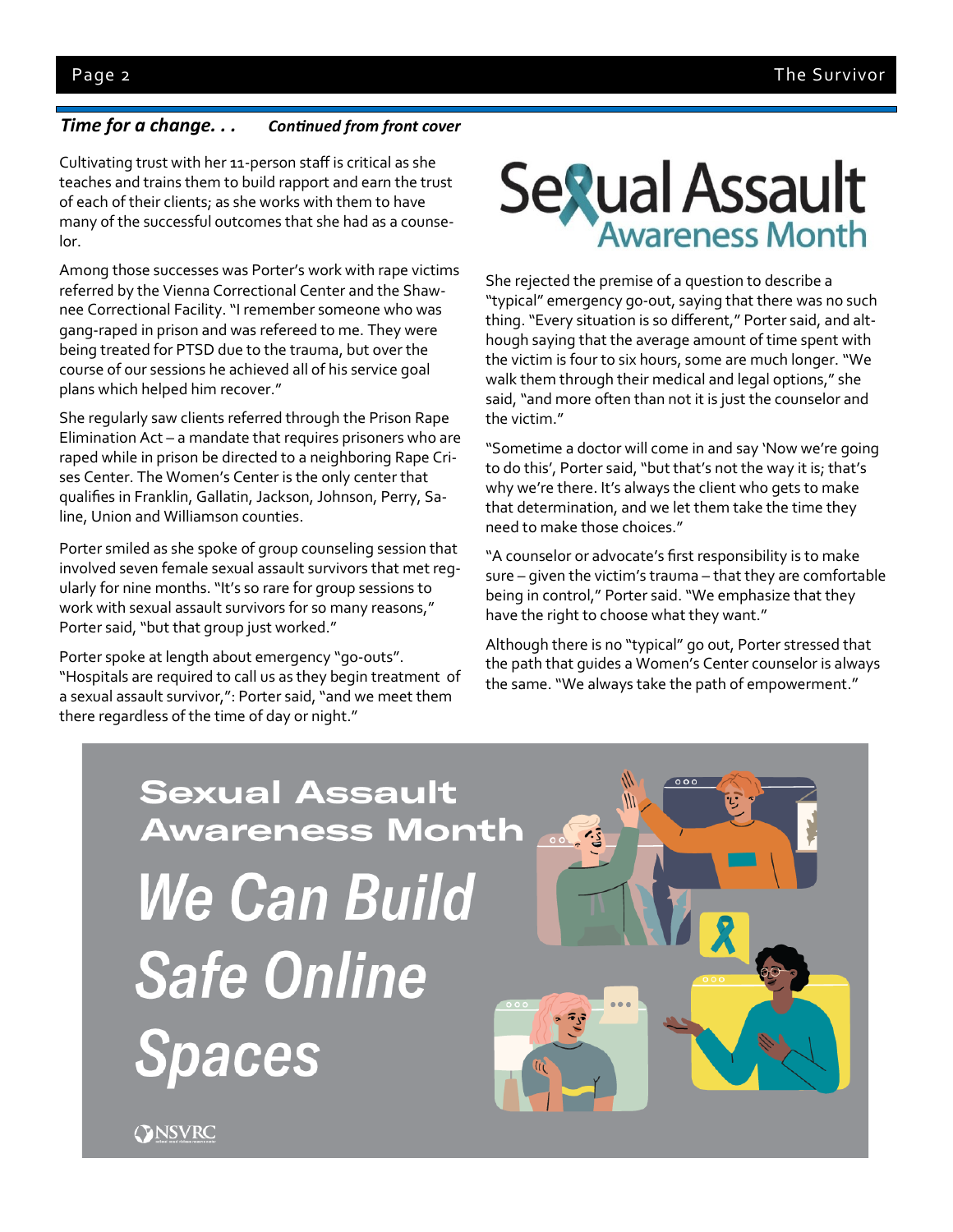#### **Background Music** by John Pfeifer **The Women's Center <b>The Women's Center**

The first mistake I made when doing outreach to chamber groups and service clubs after joining The Women's Center as Development Specialist was trying not to bother anyone. Bad strategy.

Rape, sexual harassment, and all forms of Intimate Partner Violence are realities. They are serious actions that hurt real people, often in more ways and for a greater length of time than we can imagine. So, if I address a Chamber lunch gathering and thoughtful listeners aren't struggling to choke down their last bite of baked chicken as I finish up, then I've not clearly communicated.

The second mistake I made was less critical but perhaps even more enlightening. Toward the end of my presentations, I share statistics; numbers of clients served in both our Rape Crisis and Domestic Violence programs, broken down by county, age, gender and a variety of other categories. Eight or nine slides of important but not visually stimulating information that often results in some of the older folks in the audience contemplating the inside of their eyelids.

Having a song playing in the background seemed like a good solution. "What if I could find a song by a recording artist who had experienced domestic or sexual abuse in their past?" I thought. A quick Google search ensued, resulting in a frighteningly long list.

Tori Amos, Tom Petty, Fiona Apple, Mary Bilge, Axl Rose, Christina Aguilera, Rihanna, Carlos Santana, Vanessa Williams, Ozzy Osbourne, Shakira, Madonna and on and on and on.

For me, the stories of two artists emerged from the list of dozens of victims, and my closing statistical slide show is now accompanied by the voice of either Chester Bennington or Amy Lee.

"One More Light" is the last Linkin Park single released that featured Bennington as their lead singer. Recorded as part of the band's seventh studio album, the single was

not released until three months after Bennington's July 20, 2017 death by suicide. His life had been a perpetual struggle.

Sexually abused by an older male family "friend" from ages seven through 13, he told no one for years, afraid of possible repercussions. His high school years were equally traumatic, with constant physical bullying. In an interview, Bennington said "I was knocked around like a rag doll at school, for being skinny and looking different."

Amy Lee, lead singer for the alternative band Evanescence for the past two decades, was involved in an abusive relationship with another member of the band. Her story, told years later, is not unlike that of many who seek services at The Women's Center.

 *"I'd been in a really bad abusive relationship, which had been very difficult for a long time. Part of that, for me anyway – and I think it's true of a lot of people that are in abusive relationships – part of that was about hiding it; covering for it all the time, pretending that things were good, and that I was okay, and that it didn't exist."*

Unlike Bennington's ballad-like performance of "One More Light", I frequently choose the Evanescence song "Whisper" to accompany the statistics when I think the edgy rock rhythms will assist my efforts to "bother people" with the stories of our clients and the work that we do.

This section of lyrics from that song illustrate the denial that Lee and many experiencing intimate partner violence live with.

> *"I'm frightened by what I see But somehow I know That there's much more to come Immobilized by my fear And soon to be blinded by tears I can stop the pain If I will it all away, If I will it all away."*

## **Board of Directors**

**Carolin Harvey** *President* **Carly McKinnis** *Vice President*  **Sheila Simon** *Treasurer* **Shari Crockett** *Secretary* **Stephanie Dillard** *Member at Large*

**Stephanie Allen Andrea Carmona Dr. Alexander Chevalier Patti Cosgrove Kay Dosier Gloria Tison Heather Wepsiec Kathy Zoanetti**

The Women's Center Board welcomes applications from Franklin, Johnson, Perry, Union and Williamson county residents.



The Women's Center Survivor's Circle of Hope is an annual giving and recognition society that provides members with more frequent updates, invitations to special events and Open Houses at our four southern Illinois offices.

To learn more call (618) 549-4807 x. 228